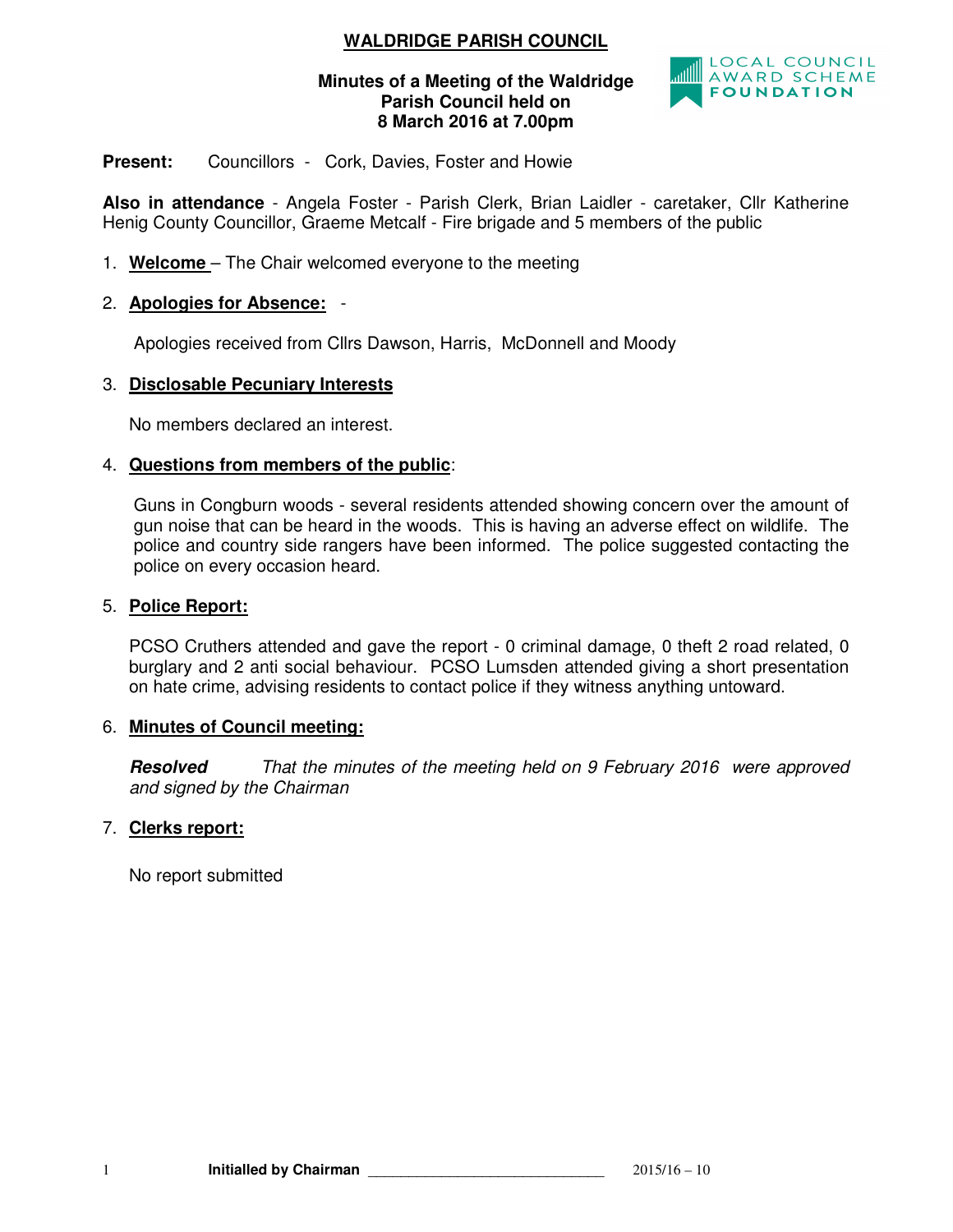### 8. **Parish Matters and on-going items**

a) **Queens birthday event -** Graeme Metcalf from fire brigade attended after visiting the site. He agreed to attend the event along with some fire cadets to help marshal the event. The risk assessment was passed to him for advice. The Clerk advised all other arrangements are in place. Costs of medals were discussed. The Clerk to apply for funding from AAP.

**Resolved:** It was agreed to purchase 100 medals at £199 + vat.

## b) **Planning applications received**

| DM/16/00498/FPA | 1 Lime Street<br>Waldridge<br>Chester-le-street<br>DH <sub>2</sub> 3SG                                    | Demolition of side conservatory and erection<br>of side porch and extension.              |
|-----------------|-----------------------------------------------------------------------------------------------------------|-------------------------------------------------------------------------------------------|
| DM/16/00534/OUT | Land To The South<br>East Of Fern<br>Meadows<br><b>Waldridge Road</b><br>Waldridge<br>DH <sub>2</sub> 3RB | Outline application for 6no. flats with<br>landscaping matters reserved<br>(resubmission) |
| DM/16/00471/AD  | Land On North Side<br>Of Entrance To Brass<br>Castle Farm<br>Waldridge<br><b>DH2 3SL</b>                  | Erection of welcome sign                                                                  |

## **Resolved:** To recommend approval.

Cllr Henig to check re the application for the parking bays, to make sure the flat and parking applications work ok together.

## c) **To consider any planning applications received after the agenda was published.**

- No applications received
- d) **County Councillors report** Cllr Henig submitted her report covering:

**Road Safety** - Car parking scheme / Street lighting

**Local Environment** – Big Spring Clean

**Other** - Mobile phone mast meeting / Birch View playground / AAP Forum / Community resilience

**Resolved:** Report noted.

e) **Risk Assessment -** The annual report was distributed for approval

**Resolved:** The report agreed and adopted

f) **Audit - Review of Effectiveness of Internal Auditor** – The cost of audit this year will be £350 + Vat from S M Lowery. He will review risk and governance. Members carried out a review of effectiveness of the internal audit. It was noted this review is an integral part of continually improving governance and accountability and forms part of the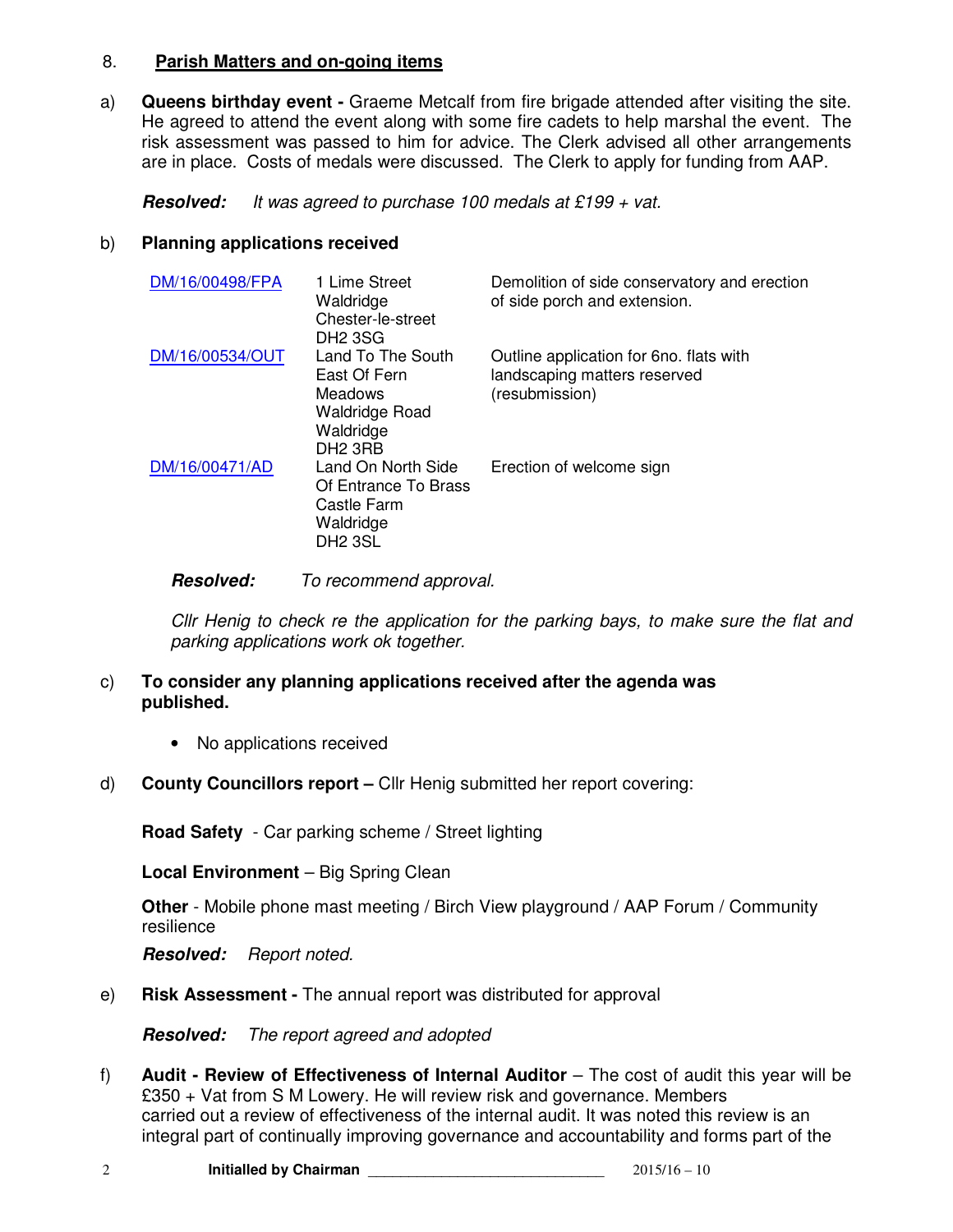annual governance statement which is Part 2 of the Annual Return. The review covered independence, competence, relationships with clerk and councillors, audit planning, audit scope and audit reporting.

**Resolved:** The cost was accepted, it was agreed to invite SM Lowery to be internal auditor. To accept the evidence of achievement from the review

- g) **Annual Parish Meeting** All final arrangements were discussed for meeting on 17 March
- h) **Fitness equipment / Millennium Green / goal posts / fun hoop monthly inspections**  The equipment has been inspected. Nothing to report

**Resolved:** Report noted.

- i) **Easter event**  All final arrangements were discussed
- j) **Moving sign on C11** A further cost of £120 was received for moving sign.

**Resolved:** It was agreed to go with this quote as soon as planning is granted.

k) **Wi-fi in rooms** - Cllr Davies requested installing Wi-fi. Costs have been sought.

**Resolved:** It was agreed to defer this next meeting when more members will be present.

- l) **Timetable of events** CDALC forthcoming events (if any)
	- Nothing arranged

### m) **Correspondence received**

1. New version of Good Councillors guide is available free to download or £2 per copy

### **Resolved:**

- 1. It was agreed to download copies
- n) **Correspondence received after agenda published** (to note only)
	- Nothing received

## o) **Waldridge in Bloom working group update –**

- Cllr Cork gave an update. Date of judging is 14 April.
- p) **Parish rooms** Further quote of £300 to decorate the kitchen.

**Resolved:** It was agreed to go with local decorator, previous quote, and have work done during the Easter holidays to minimise disruption to room hire.

### q) **AAP forum updates** –

• Nothing to report